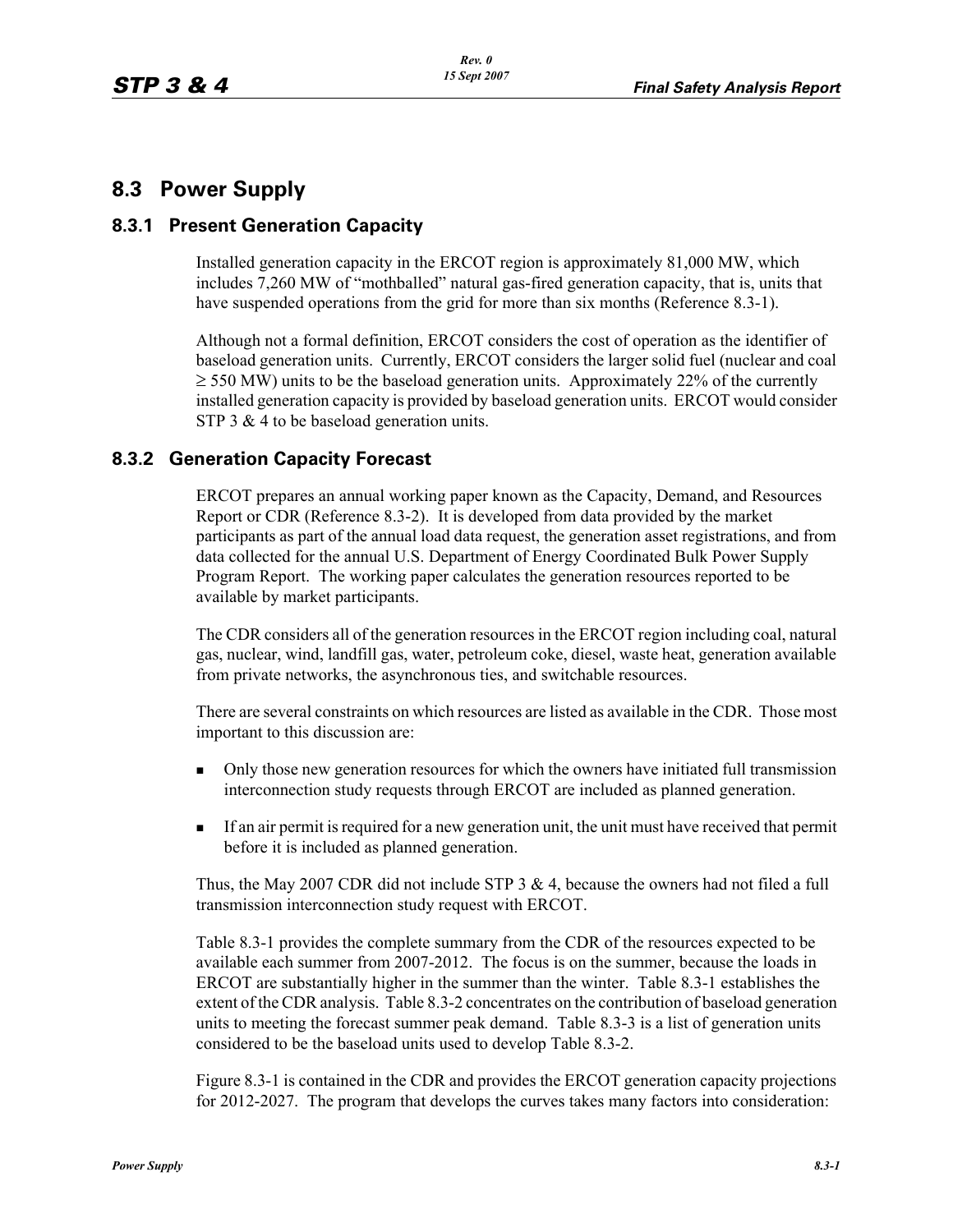- Increasing age of generation units, which may lead to inefficiency, increased outage time, or reduced output capacity
- New units being connected to the grid (capacity and date) based on market participants' reported plans
- Units being decommissioned (capacity and date) in accordance with market participants' reported plans
- Units being mothballed (capacity and date) based on market participants' reported plans
- Units being taken out of mothballed status and reconnected to the grid (capacity and date) based on market participants' reported plans

The figure provides three possible capacity scenarios based on the aging of existing units to assist the market participants in making sound economic decisions. Based on company operating experience and specific economic constraints, some market participants may choose to not operate their units past thirty years, some past forty years, or some past fifty years. The three aging scenarios allow the market participants to understand the forecast generation capacity with and without units of various ages. This provides the market participants flexibility in their economic decisions.

ERCOT does not dictate to the market participants which units should be mothballed, or when mothballed units should be returned to the grid, or when new units should be planned and constructed. ERCOT relies on market economic forces to provide the market participants with the impetus to make such economic decisions. ERCOT simply provides as much information as possible to assist the market participants in making good economic decisions that will benefit the whole ERCOT region.

#### **8.3.3 References**

- 8.3-1 ERCOT Report on Existing and Potential Electric System Constraints and Needs, December 2006, available at http://www.ercot.com/news/presentations/2006/2006\_ERCOT\_Reports\_Transmissi on Constraints and Needs.pdf.
- 8.3-2 Report on the Capacity, Demand, and Reserves in the ERCOT Region, May 2007, available at http://www.ercot.com/news/presentations/2007/07CDR05172007 final xls.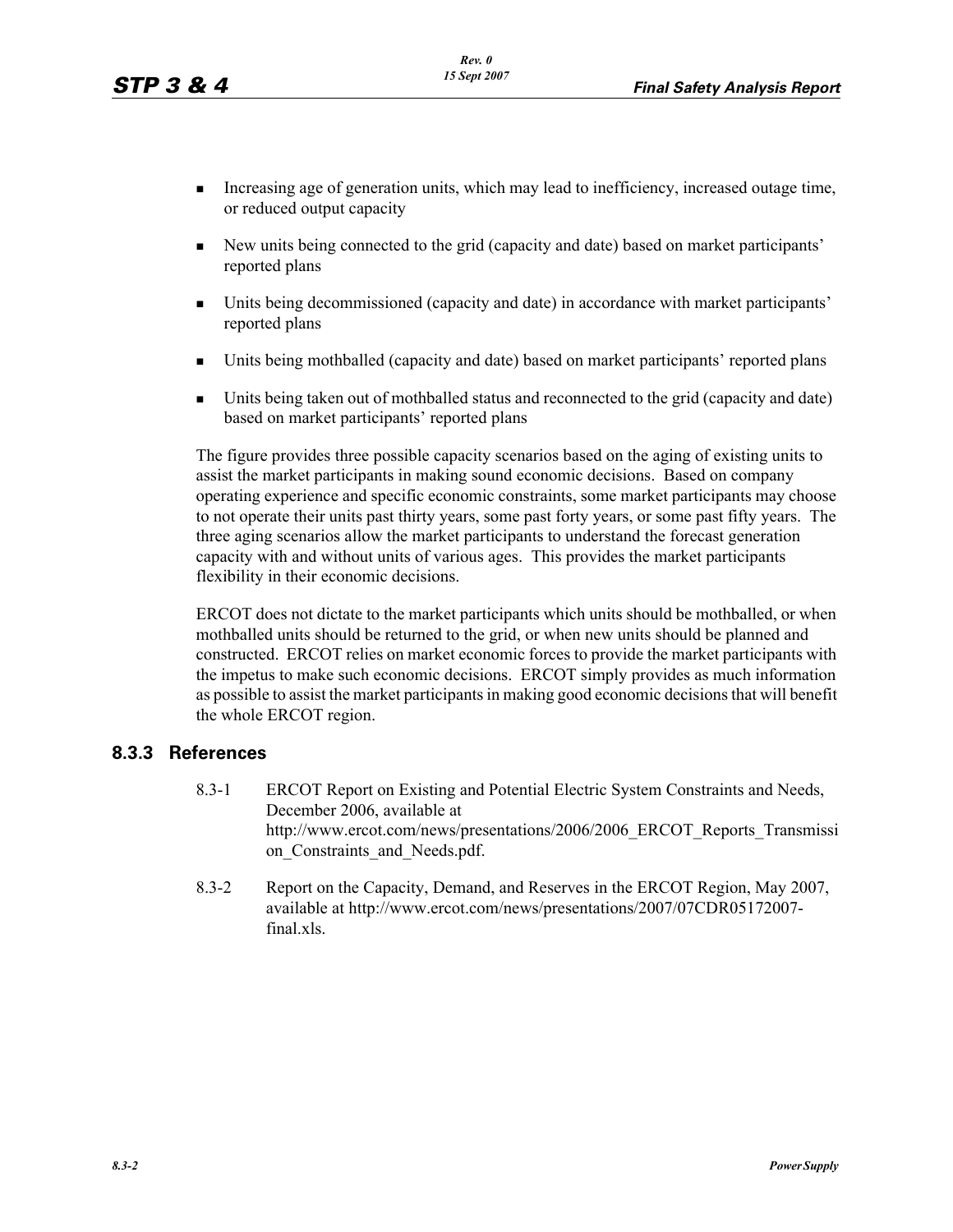| Resources:                                                       | 2007         | 2008   | 2009   | 2010   | 2011     | 2012     |
|------------------------------------------------------------------|--------------|--------|--------|--------|----------|----------|
| Installed Capacity, MW                                           | 61.424       | 61,424 | 61,424 | 61,424 | 61,424   | 61,424   |
| Capacity from Private Networks, MW                               | 6.513        | 6,217  | 6.217  | 6,217  | 6.217    | 6.217    |
| Effective Load-Carrying Capability (ELCC) of Wind Generation, MW | 298          | 298    | 298    | 298    | 298      | 298      |
| <b>RMR Units under Contract. MW</b>                              | 169          | 169    | 169    | 169    | 0        | $\Omega$ |
| <b>Operational Generation, MW</b>                                | 68,404       | 68,108 | 68.108 | 68,108 | 67.939   | 67,939   |
|                                                                  |              |        |        |        |          |          |
| 50% of Non-Synchronous Ties, MW                                  | 553          | 553    | 553    | 553    | 553      | 553      |
| Switchable Units, MW                                             | 2,848        | 2,848  | 2,848  | 2,848  | 2,848    | 2,848    |
| Available Mothballed Generation, MW                              | 165          | 510    | 419    | 594    | 558      | 522      |
| Planned Units (not wind) with Signed IA and Air Permit, MW       | <sup>0</sup> | 550    | 550    | 550    | 1,300    | 2,100    |
| ELCC of Planned Wind Units with Signed IA, MW                    | $\Omega$     | 171    | 174    | 174    | 174      | 174      |
| <b>Total Resources, MW</b>                                       | 71,970       | 72,740 | 72,652 | 72.827 | 73.372   | 74,136   |
|                                                                  |              |        |        |        |          |          |
| less Switchable Units Unavailable to ERCOT, MW                   | 158          | 317    | 317    | 0      | $\Omega$ | $\Omega$ |
| less Retiring Units, MW                                          | <sup>0</sup> | 375    | 375    | 433    | 433      | 433      |
| <b>Resources, MW</b>                                             | 71,812       | 72,048 | 71,960 | 72,394 | 72,939   | 73.703   |

# **Table 8.3-1 Forecast Summer Resources for 2007-2012**

Reference 8.3-2

| Table 8.3-2 Forecast Summer Capacity, Baseload Generation Units Only |
|----------------------------------------------------------------------|
|----------------------------------------------------------------------|

|                                | 2007   | 2008   | 2009   | 2010   | 2011   | 2012   |
|--------------------------------|--------|--------|--------|--------|--------|--------|
|                                |        |        |        |        |        |        |
| <b>Resources, MW</b>           | 71,812 | 72.048 | 71.960 | 72,394 | 72.939 | 73,703 |
|                                |        |        |        |        |        |        |
| <b>Baseload Generation, MW</b> | 17.621 | 17,621 | 19,057 | 19.998 | 21,378 | 22,178 |
|                                |        |        |        |        |        |        |
| $\%$ of Resources that are     | 24.5%  | 24.5%  | 26.5%  | 27.6%  | 29.3%  | 30.1%  |
| <b>Baseload Generation</b>     |        |        |        |        |        |        |
|                                |        |        |        |        |        |        |

Compiled from Reference 8.3-2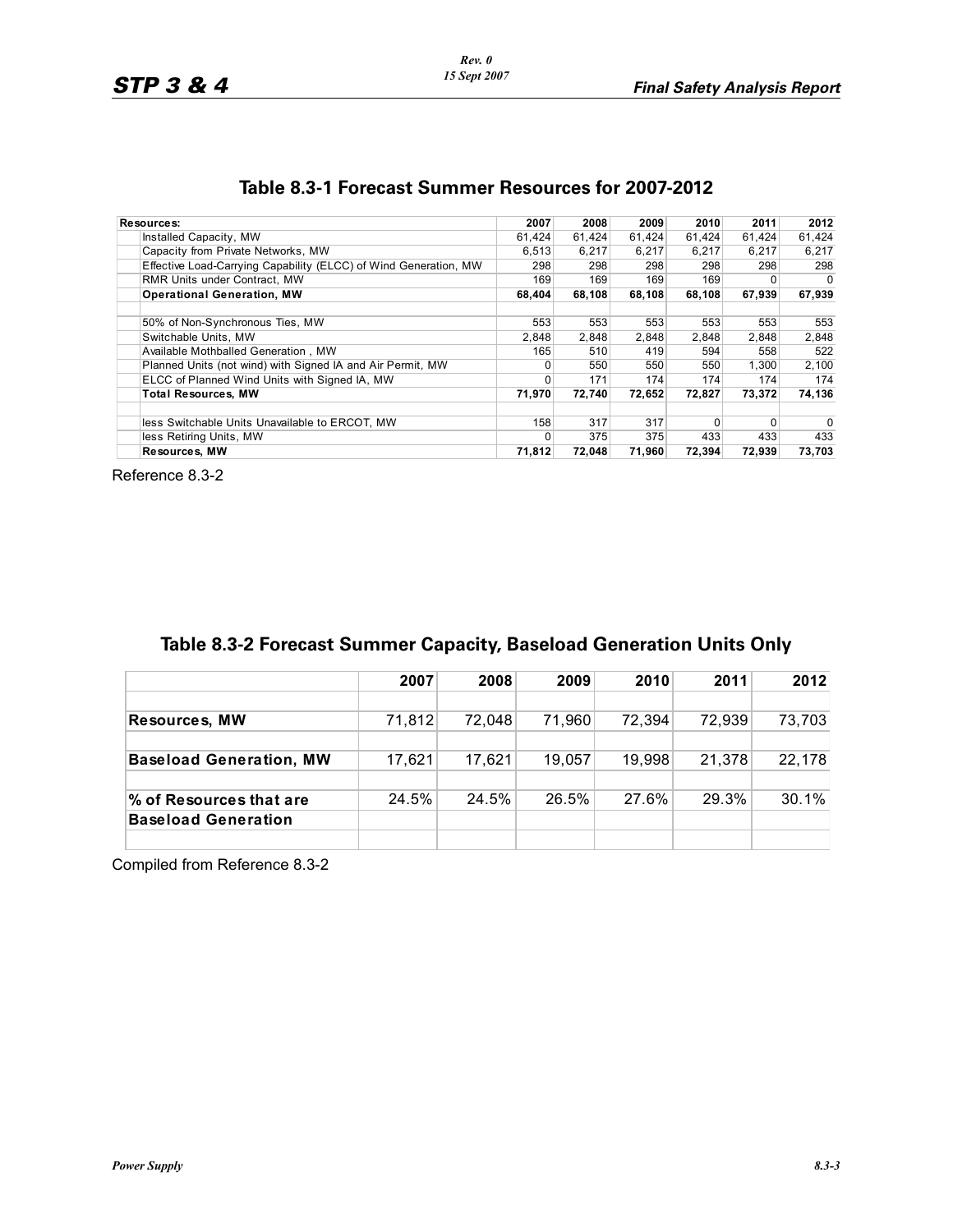|                           | <b>Summer Capacity, MW</b> |        |        |        |        |        |
|---------------------------|----------------------------|--------|--------|--------|--------|--------|
| <b>Unit Name</b>          | 2007                       | 2008   | 2009   | 2010   | 2011   | 2012   |
| Big Brown 1               | 597                        | 597    | 597    | 597    | 597    | 597    |
| Big Brown 2               | 610                        | 610    | 610    | 610    | 610    | 610    |
| Coleto Creek 1            | 633                        | 633    | 633    | 633    | 633    | 633    |
| Comanche Peak 1           | 1,164                      | 1,164  | 1,164  | 1,164  | 1,164  | 1,164  |
| Comanche Peak 2           | 1,164                      | 1,164  | 1,164  | 1,164  | 1,164  | 1,164  |
| Fayette Power Project 1   | 596                        | 596    | 596    | 596    | 596    | 596    |
| Fayette Power Project 2   | 608                        | 608    | 608    | 608    | 608    | 608    |
| JK Spruce 1               | 560                        | 560    | 560    | 560    | 560    | 560    |
| Limestone 1               | 826                        | 826    | 826    | 826    | 826    | 826    |
| Limestone 2               | 853                        | 853    | 853    | 853    | 853    | 853    |
| Martin Lake 1             | 799                        | 799    | 799    | 799    | 799    | 799    |
| Martin Lake 2             | 795                        | 795    | 795    | 795    | 795    | 795    |
| Martin Lake 3             | 804                        | 804    | 804    | 804    | 804    | 804    |
| Monticello 1              | 560                        | 560    | 560    | 560    | 560    | 560    |
| Monticello 2              | 579                        | 579    | 579    | 579    | 579    | 579    |
| Monticello 3              | 808                        | 808    | 808    | 808    | 808    | 808    |
| Oklaunion 1               | 629                        | 629    | 629    | 629    | 629    | 629    |
| South Texas 1             | 1,282                      | 1,282  | 1,282  | 1,282  | 1,282  | 1,282  |
| South Texas 2             | 1,282                      | 1,282  | 1,282  | 1,282  | 1,282  | 1,282  |
| W A Parish 5              | 657                        | 657    | 657    | 657    | 657    | 657    |
| W A Parish 6              | 645                        | 645    | 645    | 645    | 645    | 645    |
| W A Parish 7              | 567                        | 567    | 567    | 567    | 567    | 567    |
| W A Parish 8              | 603                        | 603    | 603    | 603    | 603    | 603    |
| Oak Grove 1               |                            |        | 855    | 855    | 855    | 855    |
| Sandow <sub>5</sub>       |                            |        | 581    | 581    | 581    | 581    |
| Oak Grove 2               |                            |        |        | 855    | 855    | 855    |
| Comanche Peak 1&2 Upgrade |                            |        |        | 86     | 86     | 86     |
| J K Spruce 2              |                            |        |        |        | 750    | 750    |
| Twin Oaks 3               |                            |        |        |        | 630    | 630    |
| Sandy Creek 1             |                            |        |        |        |        | 800    |
|                           | 17,621                     | 17,621 | 19,057 | 19,998 | 21,378 | 22,178 |

# **Table 8.3-3 Baseload Generation Units for Summer Capacity Forecast**

Compiled from Reference 8.3-2